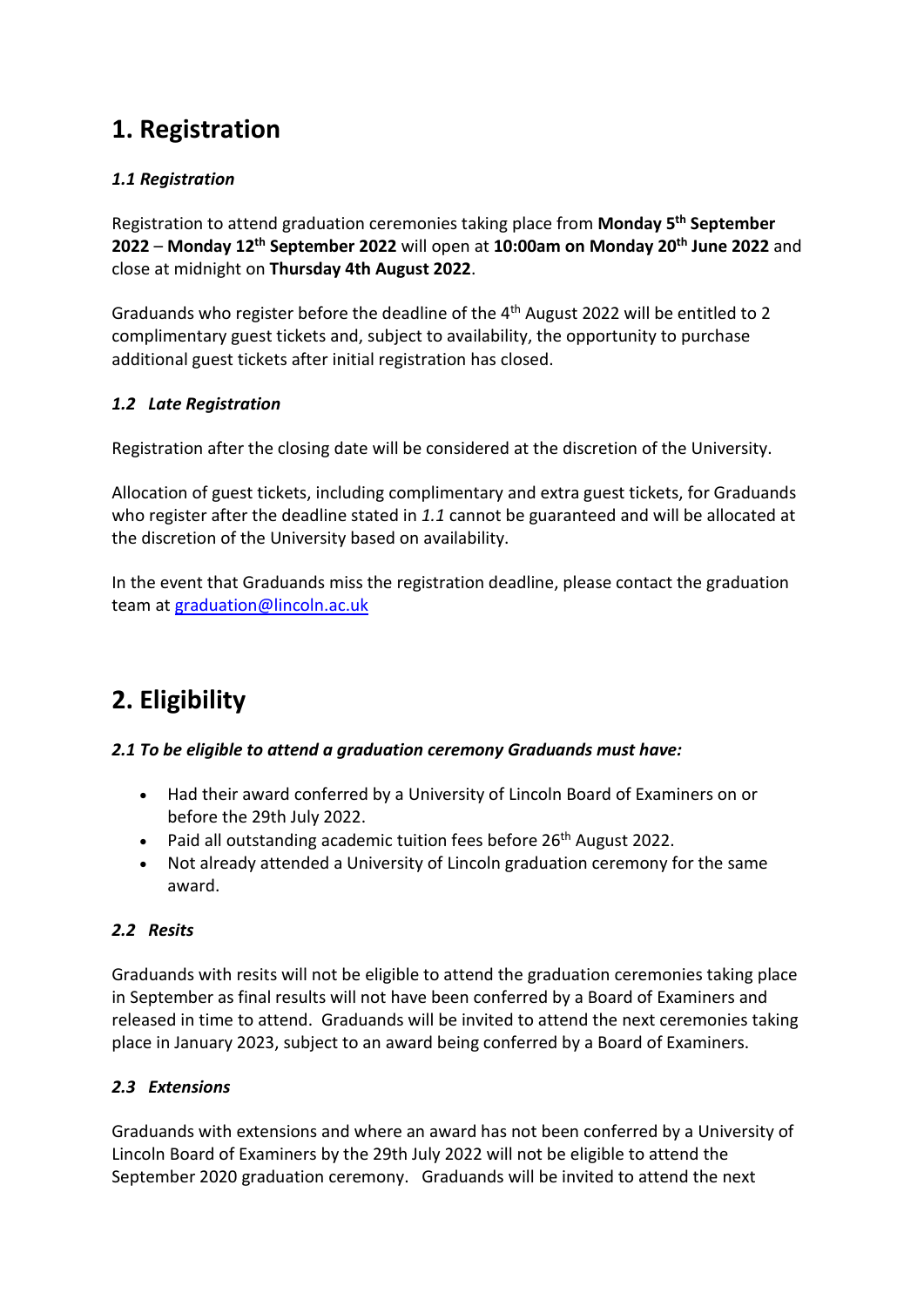ceremonies taking place in January 2023, subject to an award being conferred by a Board of Examiners.

### *2.4 Extenuating Circumstances*

Graduands with approved extenuating circumstances and where an award has not been conferred by a University of Lincoln Board of Examiners by the 29th July 2022, will not be eligible to attend the September graduation ceremony and will be re-invited to the next available ceremony that they are eligible for.

*Please note; where extenuating circumstances, resits or extensions are approved, the University will assume you wish to resubmit. In this instance, if you do not wish to resubmit and instead wish to attend the September ceremony, you must notify the University in writing no later than the 29th July 2022 by emailing [assessments@lincoln.ac.uk](mailto:assessments@lincoln.ac.uk) confirming your intention not to resubmit and instead accept any final award to which you are eligible.*

*Where notification is not received by the 29th July 2022, the University will assume you intend to make a re-submission, your eligibility to attend the University's upcoming graduation ceremony will be rescinded and you will instead be invited to attend the University's next graduation ceremony that you are eligible for.*

# **3. Ticketing**

The University of Lincoln graduation ceremonies are ticketed events. Graduand and guest admittance to the ceremony and celebration reception is subject to Graduands and guests producing a relevant ticket for the event upon entry. The University reserves the right to refuse entry without a ticket.

#### *3.1 Graduand*

Each Graduand is guaranteed a ticket to attend a ceremony when registering before the deadline of the 4th August 2022.

#### *3.2 Complimentary Guest Tickets*

All Graduands who register before the deadline of the  $4<sup>th</sup>$  August 2022 are entitled to two free complimentary guest tickets at the time of booking.

#### *3.3 Extra Guest Tickets*

Extra guest tickets over and above the complimentary guest tickets will be subject to availability. The number of extra tickets available for each registered Graduand to purchase will be calculated for each ceremony after the initial registration has closed on the 4th August 2022.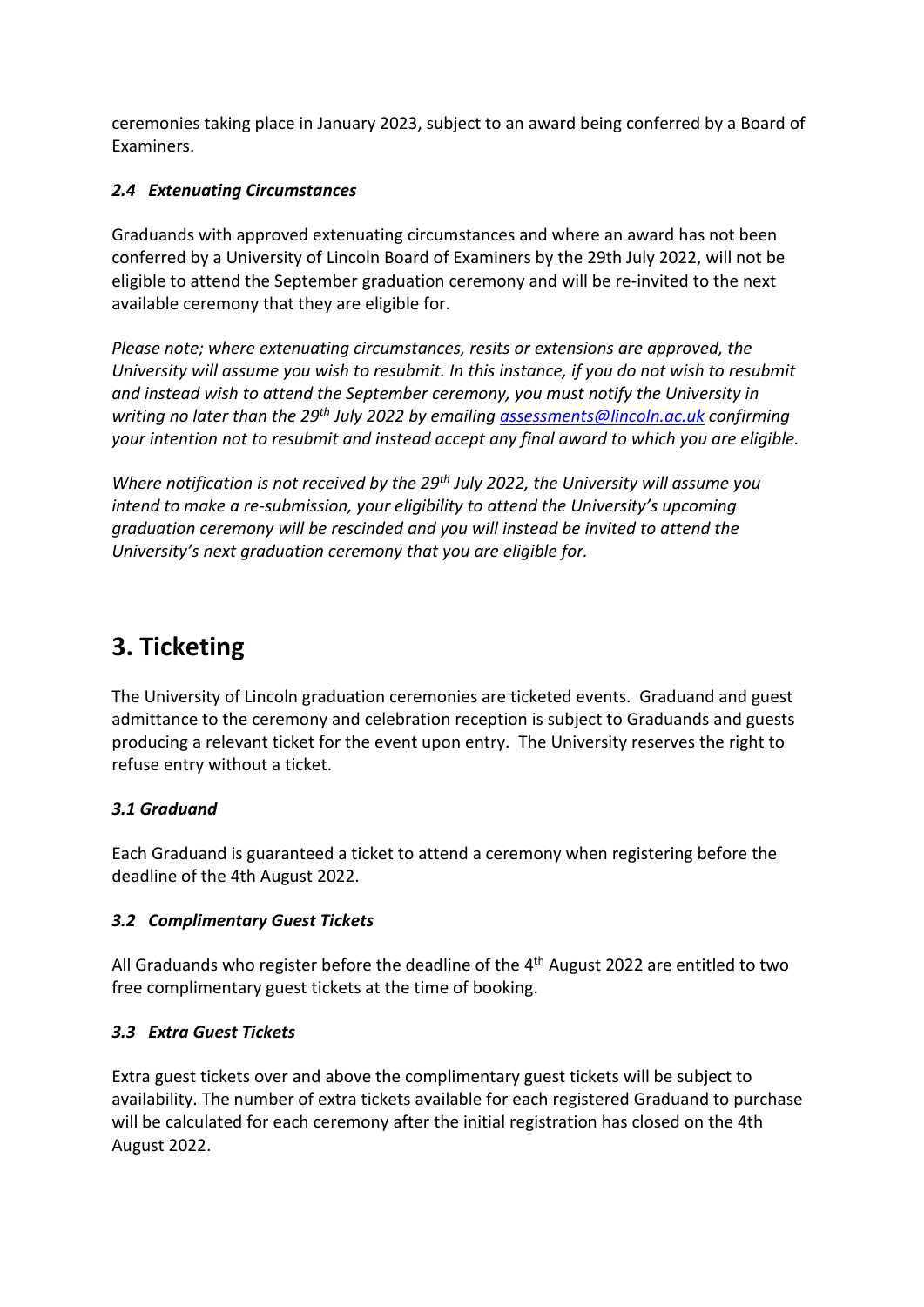If extra tickets are available, these will be limited in number and sold on a first come first serve basis at a cost of £20 per ticket (including VAT). All Graduands who have registered to attend a ceremony will be notified by email any details regarding extra tickets.

### *3.4 Ticketing and Late Registration*

Allocation of tickets, including Graduand, complimentary and extra tickets, to Graduands who register after the deadline of the 4<sup>th</sup> August 2022 will be at the discretion of the University and will be subject to availability.

#### **3.5 Registered Carers**

Graduands may request a third complimentary ticket for a registered carer at the discretion of the University. Please contact [graduation@lincoln.ac.uk,](mailto:graduation@lincoln.ac.uk) including confirmation of the registered carer name and registration number/confirmation letter.

#### **3.6 Special Requirements**

If any Graduand or guest has a specific health requirement regarding seating arrangements in the Cathedral, please provide details through the William Northam booking system. The graduation team will accommodate where possible and confirm arrangements by email a week before the ceremony.

Any information provided, is held securely and only shared with those involved in the running of the ceremony, such as the graduation ushers. Any information regarding a student or their guests' additional requirements will be deleted immediately after the ceremonies have taken place.

Please note, animals are not permitted with the exception of service dogs.

# **4. Non Attendance**

### *4.1 Defer*

Graduands unable to attend the graduation ceremony they have been invited to may defer their attendance to a future ceremony. Graduands will need to email the graduation team [graduation@lincoln.ac.uk](mailto:graduation@lincoln.ac.uk) 

Graduands who wish to defer their attendance and inform the graduation team of their intention to attend a future ceremony, will be added to the invitation list for the following ceremony period.

#### *4.2 Do not wish to attend a ceremony*

Graduands who do not wish to attend a graduation ceremony may notify the graduation team of their intention not to attend by emailing the graduation team [graduation@lincoln.ac.uk](mailto:graduation@lincoln.ac.uk)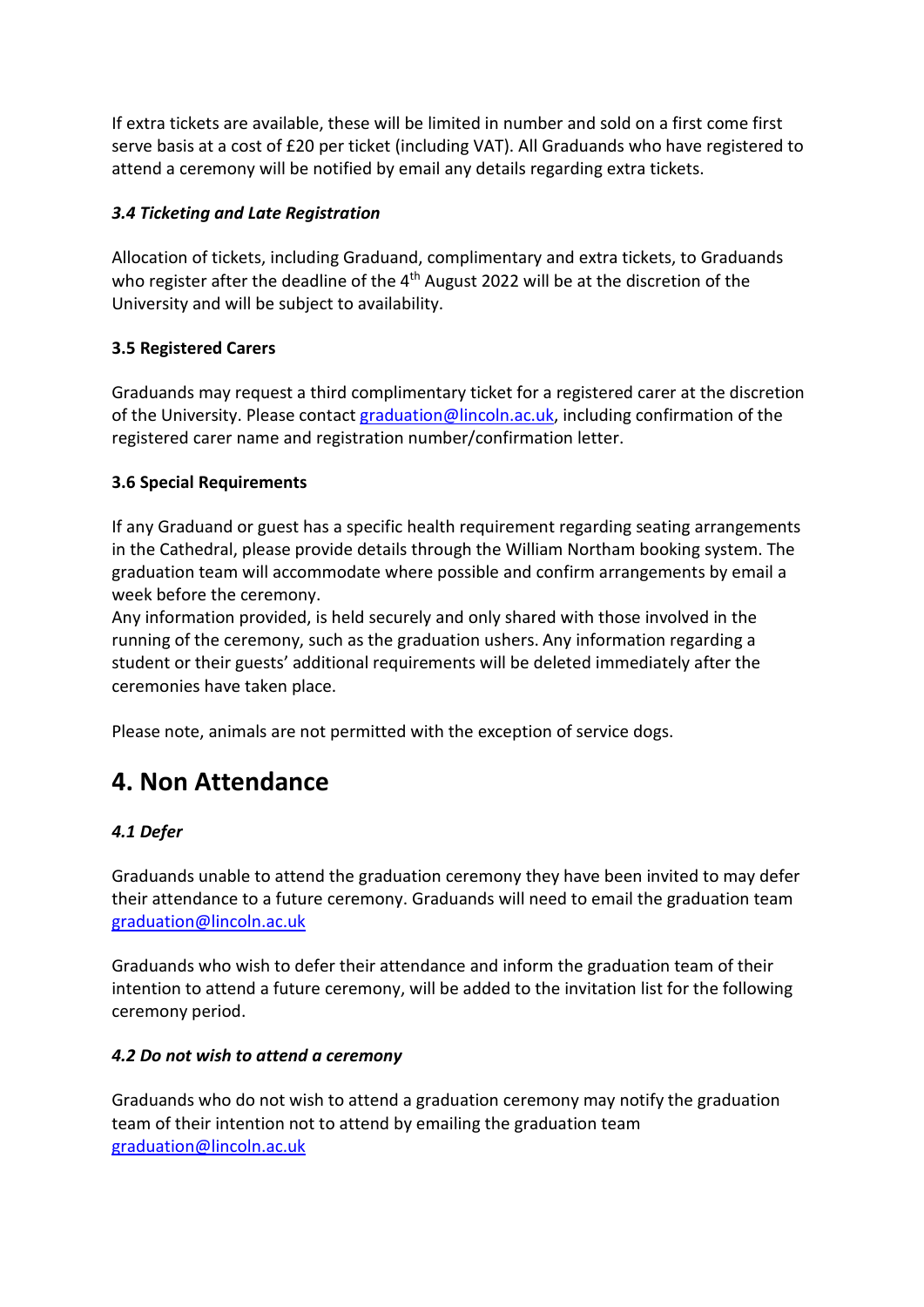The graduation team will assume that Graduands who do not complete the online registration process or contact the graduation team regarding their attendance or future attendance, do not wish to attend a ceremony, nor one in the future.

Graduands with resits, extensions or approved extenuating circumstances will be automatically invited to attend a future ceremony once their award has been conferred by a Board of Examiners.

#### *4.3 Certificates and Transcripts*

Where Graduands are unable to attend a graduation ceremony their certificate and transcript will be posted to the permanent home address that we hold for you on our records. Graduands are responsible for ensuring the University holds the most up to date contact details against their records.

To update your contact details please email [studentrecords@lincoln.ac.uk](mailto:studentrecords@lincoln.ac.uk)

# **5. Refunds**

Notification of refund for any extra guest tickets that have been purchased must be made to William Northam by visiting their website [www.williamnortham.com](http://www.williamnortham.com/) and logging into 'My Account'. Alternatively please email [student@williamnortham.com](mailto:student@williamnortham.com) by the refund deadline of 30<sup>th</sup> September 2022. Refunds for extra tickets will not be given after this deadline.

## **6. Academic Dress**

It is a requirement that all Graduands attending their graduation ceremony wear the appropriate University of Lincoln academic dress. This can be hired or bought from William Northam, the University academic gown hire company via [http://www.williamnortham.com/Northams/Index.aspx.](http://www.williamnortham.com/Northams/Index.aspx)

Graduands with concerns regarding this requirement, should contact [graduation@lincoln.ac.uk](mailto:graduation@lincoln.ac.uk) for further guidance.

# **7. Right to Refuse Entry**

All Graduands and their guests must be seated in the Cathedral at least 30 minutes prior to the start of the ceremony.

Graduands and guests will not be permitted entry once the ceremony has commenced.